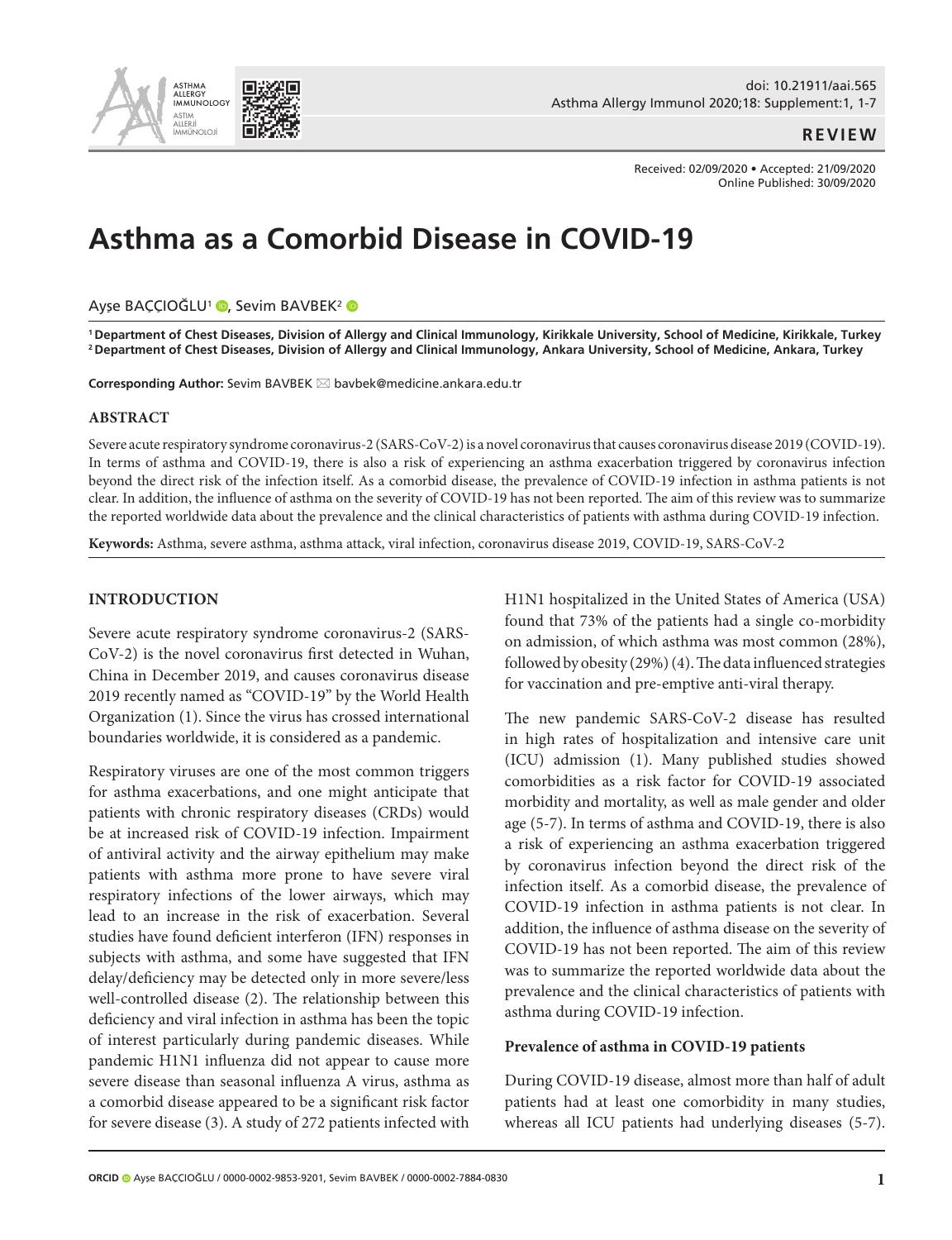Top comorbidities among COVID-19 infected patients were reported as cardiovascular and metabolic disorders, followed by CRDs (8). Even though COVID-19 infection is mainly a respiratory system disease, there is surprisingly a low rate of associated pre-existing respiratory comorbidities in these studies. Types of CRDs were not specifically defined in many cohorts, but asthma or other CRD seemed to be relatively less common than diabetes and cardiovascular diseases (5,6). Therefore, an information about chronic obstructive pulmonary disease (COPD) from worldwide cohorts was added because of the lack of clear differentiation between COPD and asthma. Frequency of CRDs in COVID-19 infected patients are given in Tables I-III.

A retrospective cohort of 1,590 hospitalized patients with COVID-19 throughout China reported the prevalence of COPD as 12%, besides hypertension (56%), diabetes

**Table I. Clinical characteristics of laboratory-confirmed COVID-19 infected patients with asthma comorbidity or other chronic respiratory diseases in Asia.** 

| Reference, Study<br>population, Country                                              | <b>Clinical characteristics</b>                                                                                                                                                                | Chronic respiratory diseases<br>(CRD)                                                                                                                | Comment on asthma cases                                                                 |
|--------------------------------------------------------------------------------------|------------------------------------------------------------------------------------------------------------------------------------------------------------------------------------------------|------------------------------------------------------------------------------------------------------------------------------------------------------|-----------------------------------------------------------------------------------------|
| Chen et al. $(5)$<br>$n=50$ deaths in 1590<br>(hospitalized)<br>All provinces, China | Median age: 69 (51-86) yrs.<br>$n=30$ male<br>70% comorbidity;<br>56% HT<br>26% DM<br>16% CVD<br>10% Renal disease                                                                             | n=6 (12%) COPD<br>No asthma                                                                                                                          | Complications;<br><b>ARDS</b><br>Secondary infection<br>Septic shock<br><b>DIC</b>      |
| Huang et al. (6)<br>n=41, (COVID-19<br>pneumonia)<br>Wuhan, China                    | Median age: 49 (41-58) yrs.<br>73% male<br>$n=3$ (7%) smokers<br>n=6 (15%) died (5 ICU, 1 non-ICU care)<br>n=13 (32%) comorbidity;<br>20% DM<br>15% HT<br>15% CVD<br>2% Ca<br>2% Liver disease | $n=1$ (2%) COPD<br>No asthma                                                                                                                         | 1 patient with COPD among 13<br>patients in ICU                                         |
| Zhang et al. (10)<br>n=140 (hospitalized<br>pneumonia)<br>Wuhan, China               | Median age: 57 (25-87) yrs.<br>50.7% male<br>n=90 (64.3%) comorbidity;<br>30% HT<br>12.1% DM<br>5.7% Liver disease<br><b>5% CVD</b><br>1.4% Renal disease                                      | n=2 (1.4%) COPD<br>n=2 (1.4%) urticaria<br>n=16 (11.4%) drug<br>hypersensitivity<br>No asthma, allergic rhinitis,<br>food allergy, atopic dermatitis | Allergic diseases, asthma, and COPD<br>are not risk factors for SARS-CoV-2<br>infection |
| Wang et al. (8)<br>n=138 (hospitalized)<br>Wuhan, China                              | Median age 56 (22-92) yrs.<br>54.3% male<br>$n=36$ ICU care (6 died)<br>46.4% had comorbidity;<br>31.2% HT<br>14.5% CVD<br>10.1% DM<br>7.2% Ca<br>2.9% Liver<br>2.9% Renal disease             | n=4 (2.9%) COPD                                                                                                                                      | COPD patients;<br>$n=1$ (8.3%) non-ICU<br>$n=3$ (1%) ICU                                |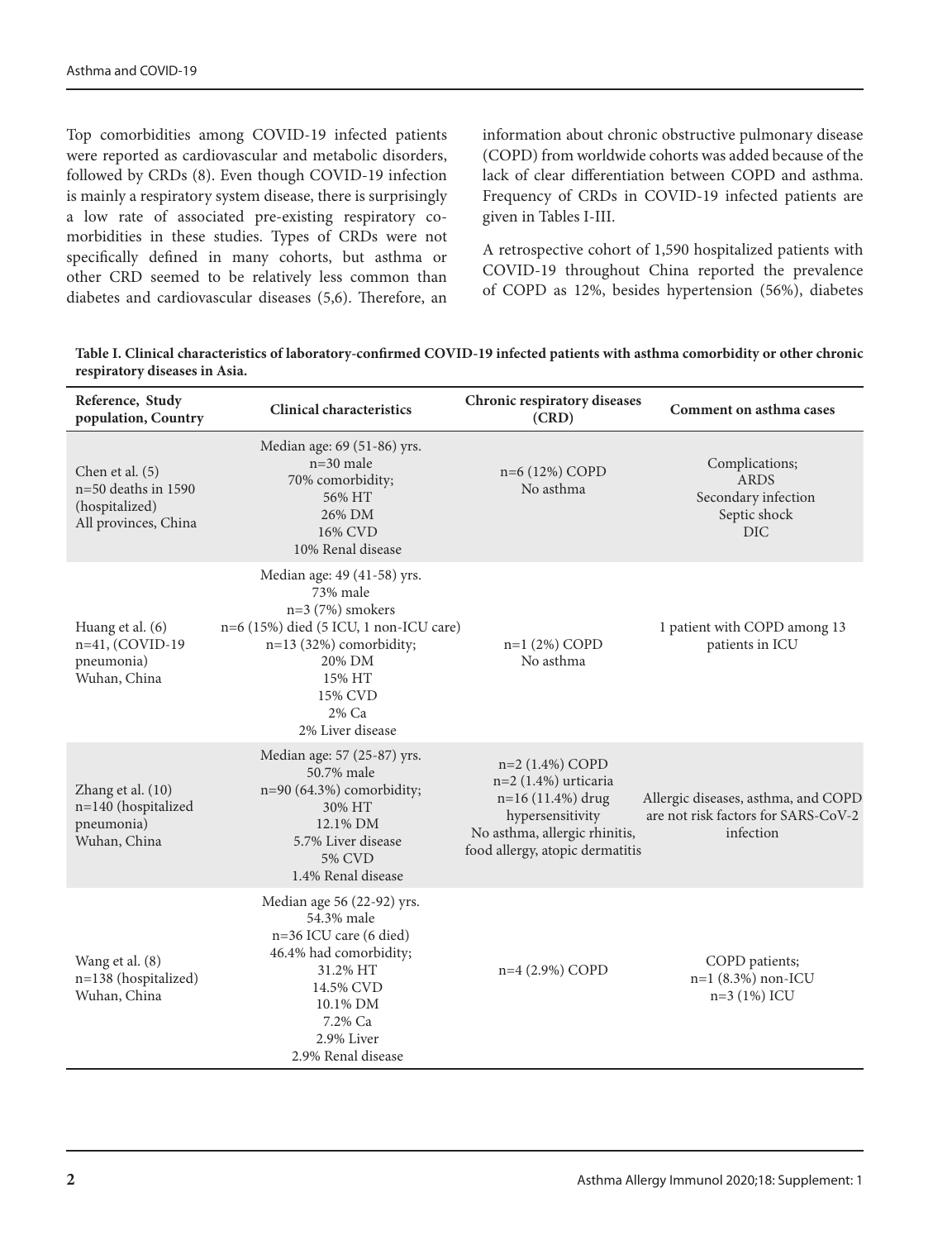| Reference, Study<br>population, Country                                                                     | <b>Clinical characteristics</b>                                                                                   | Chronic respiratory diseases<br>(CRD)           | Comment on asthma cases                                                                                                                                                              |
|-------------------------------------------------------------------------------------------------------------|-------------------------------------------------------------------------------------------------------------------|-------------------------------------------------|--------------------------------------------------------------------------------------------------------------------------------------------------------------------------------------|
| Chine Epidemiology<br>Team $(11)$<br>$n=44,672$ (confirmed<br>cases)<br>All provinces, China                | 86.6% 30-79yrs<br>51.4% male<br>n=1023 (2.3%) death<br>Comorbidity;<br>12.8% HT<br>5.3% DM<br>4.2% CVD<br>0.5% Ca | $n=511(2.4%)$ CRD<br>n=32 (7.9%) death with CRD | Fatality rate %;<br>HT:6<br>DM: 7.3<br>CVD:10.5<br>CRD: 6.3<br>Ca: 5.6<br>No comorbidity: 0.9                                                                                        |
| Korea National Data<br>(12)<br>n=4212 (hospitalized<br>with pneumonia,<br>all ages)<br>All provinces, Korea | Peak age; 20s and 50s<br>62% female<br>n=22 (0.5%) death<br>32% comorbidity;<br>20% DM<br>15% HT<br>15% CVD       | $n=1$ bronchitis<br>No asthma                   | This case was a 77 yr.-f<br>Under home isolation with<br>confirmed positive result<br>She was waiting for hospitalization,<br>but her condition aggravated rapidly,<br>and she died. |

**Table I. Cont.**

**ARDS:** acute respiratory distress syndrome, **Ca:** cancer, **CDC:** Chronic Disease Center, **COPD:** chronic obstructive pulmonary disease, **CRD:** chronic respiratory disease, **CVD:** cardio vascular disease, **DIC:** disseminated intravascular coagulation, **DM:** diabetes mellitus, **HT:**  hypertension, **ICU:** intensive care unit, **IMV:** invasive mechanical ventilation.

(26%), coronary heart disease (16%), and chronic renal disease (10%) (5) (Table I). In studies from Wuhan-China, Cai et al. reported no CRD among 298 confirmed cases (9), whereas there were only one case with a history of COPD among 41 confirmed COVID-19 pneumonia cases reported by Huang et al. (6). Self-reported prevalence of asthma was zero, but the rate for COPD was 1.4% as reported by Zhang et al. (10). Wang et al. found the frequency of COPD as 2.9% in 138 hospitalized COVID-19 patients (8). The China Epidemiology Team group reported the prevalence of CRDs as 2.4% in 44.672 confirmed cases among all provinces of China (11). In the national study of Korea with a young age population, which was expected to have a higher asthma prevalence, there was only one COVID-19 case with CRD as bronchitis among 4212 confirmed cases (12).

In a comprehensive study, the prevalence of asthma and COPD were 13.6% and 2.6% in Korea, and 7.1-13.5% and 5.3-28.6% in the USA among hospitalized patients with COVID-19 (Table II) (13). Reported outcomes among COVID-19 patients of all ages from the Centers for Disease Control and Prevention (CDC) in the USA showed that the prevalence of CRDs was 9.2%, similar to the ones for diabetes and cardiovascular disease (10.9% and 9%) (14). Goyal et al. from New York City reported a low prevalence of asthma and COPD, as 12.5% and 5.1%, in contrast to hypertension (50.1%) and diabetes (25.2%)

among 393 confirmed COVID-19 adult patients (15). According to the COVID-19 associated hospitalizations network (Covid-net) of the USA, CRD (34.6%) was the third common comorbidity after hypertension (49.7%) and obesity (48.3%); however diabetes mellitus (28.3%), cardiovascular diseases (27.8%), and asthma were not in the first three conditions in the 50-64 and >65 years groups among 180 hospitalized adults (16).

In Italy, there were 42 patients (4%) with a history of COPD, and 205 (20%) cases with other comorbidities including asthma among 1591 laboratory-confirmed COVID-19 patients in the ICU (Table III) (7). In France, the prevalence of asthma and other CRD was reported as 6% and 1%, respectively, in a large cohort of pregnant women among initial reports of COVID-19 and asthma (17). In the United Kingdom, the prevalence of CRDs was 6.8% among 3802 screened people, and the authors concluded that there was no evidence of association between CRDs and being positive for SARS-CoV-2, except for being black, living in an urban area, older age, male gender, and chronic kidney disease (18). In Spain, CRD (38%), obesity (48%), and hypertension (44%) were the three most commonly associated co-morbidities among 48 patients with acute respiratory distress syndrome (ARDS) in the ICU (19).

The above studies from various parts of the world suggest that asthma is not a common co-morbidity in adults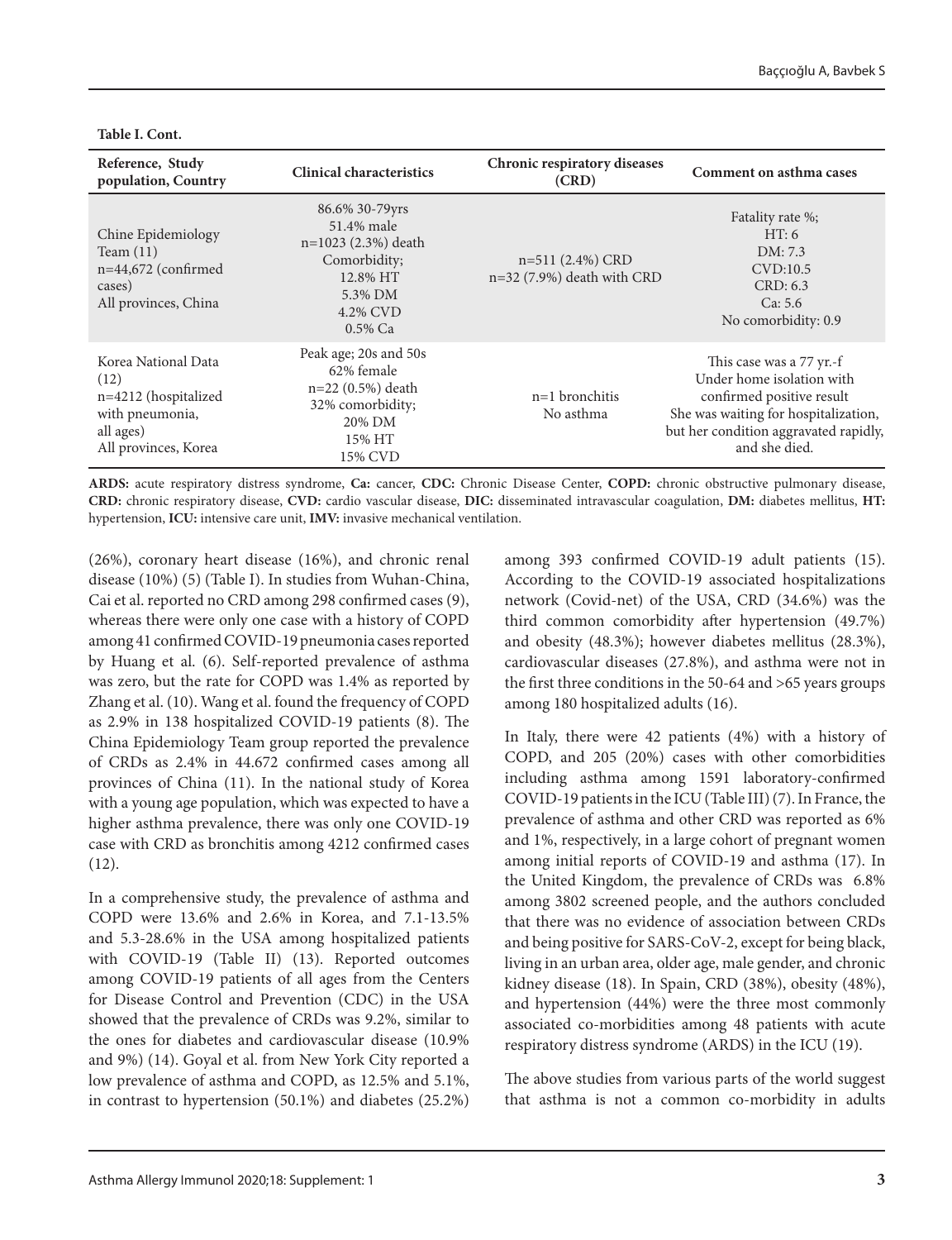| Reference, Study<br>population, Country                                                                  | <b>Clinical characteristics</b>                                                                                                                                             | Chronic respiratory diseases<br>(CRD)                                         | Comment on asthma cases                                                                                                                        |
|----------------------------------------------------------------------------------------------------------|-----------------------------------------------------------------------------------------------------------------------------------------------------------------------------|-------------------------------------------------------------------------------|------------------------------------------------------------------------------------------------------------------------------------------------|
| Burn et al. (13)<br>United States (US):<br>$n=1634$<br>South Korea (SK):<br>$n = 5172$<br>(Hospitalized) | US: Majority male<br>SK: Majority female<br>HT: 32-72% US, 22% SK<br>DM: 20-43% US, 18% SK<br>CVD: 21-48% US, 15% SK<br>Ca: 8-18% US, 8% SK                                 | Asthma<br>7.1-13.5% US<br>13.6% SK<br>COPD<br>5.3-28.6% US<br>2.6% SK         | Hospitalized<br>Comorbidities are high Hospital<br>admissions are seen among younger<br>and healthier people compared to<br>seasonal influenza |
| CDC(14)<br>$n = 7162$<br><b>United States</b>                                                            | n=12217 non-hospitalized<br>n=5285 hospitalized non-ICU<br>$n=1069$ ICU admission<br>n=7162 complete data;<br>37.6% comorbidity;<br>10.9% DM<br>9% CVD<br>3% Renal disease  | n=656 (9.2%) with CRD<br>including asthma and COPD                            | Patients with CRD;<br>15% hospitalized in non-ICU<br>21% in ICU                                                                                |
| Goyal et al. (15)<br>n=393 (hospitalized)<br>New York City, US                                           | Median age: 62.2 (48.6-73.7) yrs.<br>60.6% male<br>33.1% intubated<br>10.2% death<br>66.2% discharged<br>Comorbidity;<br>50.1% HT<br>35.8% obesity<br>25.2% DM<br>13.7% CVD | n=49 (12.5%) asthma<br>$n=20(5.1\%)$<br>COPD                                  | IMV vs nonIMV;<br>Asthma: 13.1% vs 12.2%<br>COPD: 5.4% vs 4.9%                                                                                 |
| Garg et al. (16)<br>n=1482 (hospitalized,<br>$>18$ yrs)<br><b>US</b>                                     | 74.5% > 50 yrs.<br>54.4% male<br>n=178 had complete data;<br>89.3% had comorbidity;<br>49.7% HT<br>48.3% Obesity<br>28.3% DM<br>27.8% CVD                                   | n=55 (34.6%) CRD in 159<br>patients;<br>n=27 (17%) asthma<br>n=17(10.7%) COPD | Obesity was the most prevalent<br>comorbidity, followed by CRD<br>(primarily asthma) and DM                                                    |

**Table II. Clinical characteristics of laboratory-confirmed COVID-19 infected patients with asthma comorbidity or other chronic respiratory diseases in the USA.** 

**Ca:** cancer, **CDC:** Chronic Disease Center, **COPD:** chronic obstructive pulmonary disease, **CRD:** chronic respiratory disease, **CVD:** cardio vascular disease, **DM:** diabetes mellitus, **HT:** hypertension, **ICU:** intensive care unit, **IMV:** invasive mechanical ventilation, **NIMV:** non-invasive mechanical ventilation, **SK:** South Korea, **US:** United States.

infected with COVID-19. Furthermore, asthma seemed to be relatively less common in patients with COVID-19 than other CRDs, and COPD was more common in elderly patients. The low prevalence of asthma cannot only be explained by the low recognition rate or underdiagnosis of CRDs, and gene expressions mediated with SARS-CoV-2 infection as angiotensin converting enzyme 2 (ACE2) and TMPRSS2 of host lung cells in induced sputum cells were not found to be different between healthy and asthma subjects (20). Furthermore, inhaled corticosteroids (ICS) were related to decreased expression of ACE2 and TMPRSS2 in sputum cells, but there was no effect with systemic corticosteroids (21). ICSs alone or in combination with bronchodilators have been shown to suppress coronavirus replication and cytokine production (22).

### **Severity of COVID-19 in asthma patients**

Monitoring asthma patients for poor COVID-19 outcomes has been suggested as there are some known risk factors in asthmatics that might increase the severity of COVID-19 infection, such as decreased lung function as in severe asthma, exacerbations with viral infections, and the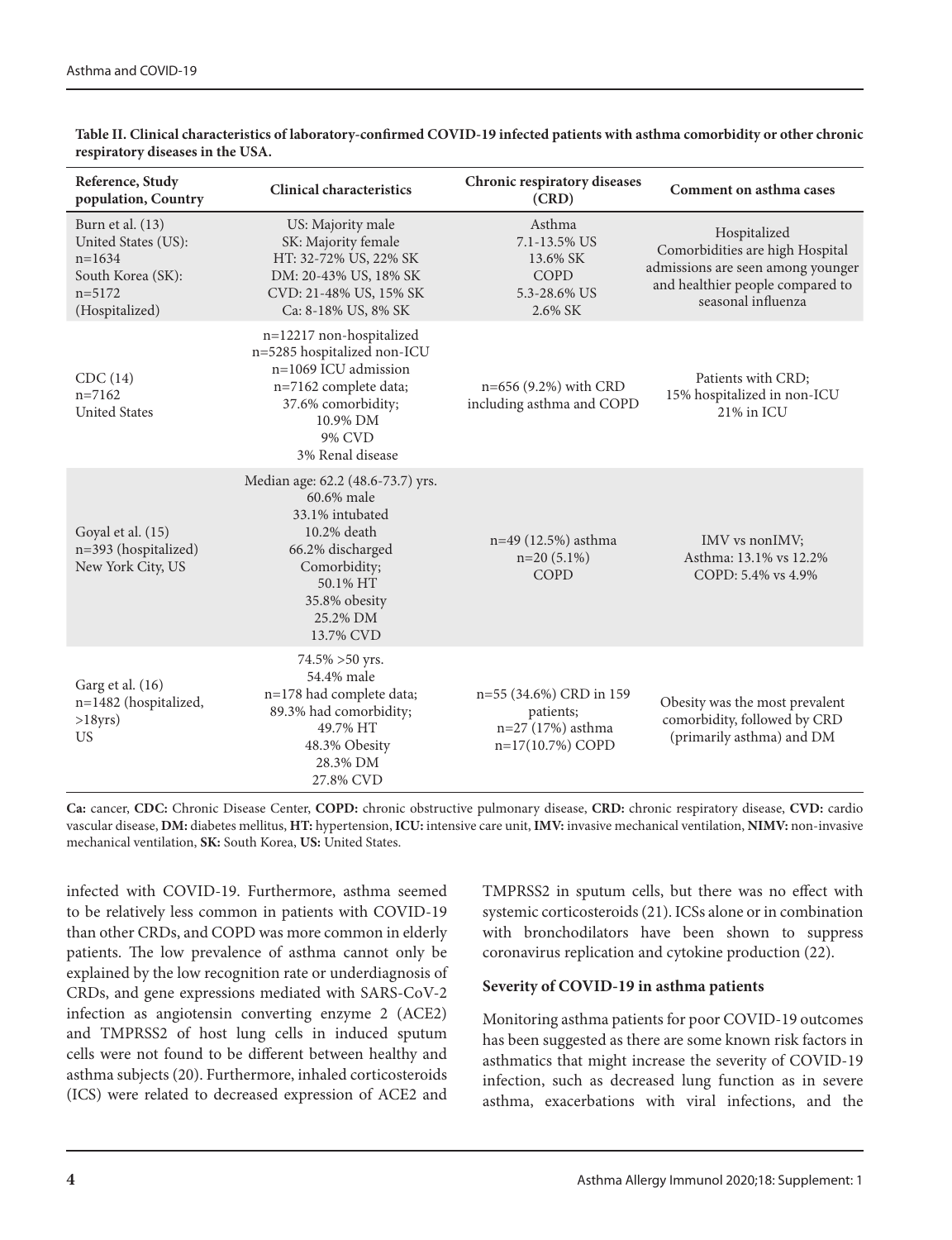| Reference, Study<br>population, Country                       | <b>Clinical characteristics</b>                                                                                                                                                                             | Chronic respiratory diseases<br>(CRD)                                                                                                                                 | Comment on asthma cases                                                                                                                                                                                                                                                                                             |
|---------------------------------------------------------------|-------------------------------------------------------------------------------------------------------------------------------------------------------------------------------------------------------------|-----------------------------------------------------------------------------------------------------------------------------------------------------------------------|---------------------------------------------------------------------------------------------------------------------------------------------------------------------------------------------------------------------------------------------------------------------------------------------------------------------|
| Graselli et al. (7)<br>n=1591 (ICU)<br>Lombardy, Italy        | Median age: 63 (56-70) yrs<br>82% male<br>99% had respiratory support<br>26% died<br>68% comorbidity;<br>49% HT<br>21% CVD<br>17% DM<br>8% Ca<br>3% Liver / kidney disease                                  | n=42 (4%) COPD<br>$n=205(20%)$ asthma among<br>"other" comorbidities<br>(anemia, inflammatory bowel<br>disease, epilepsy, chronic<br>respiratory insufficiency, etc.) | Ages of patients with COPD and<br>asthma (with others);<br>0-10 yrs; $n=0$ and $n=3$<br>21-40 yrs; $n=1$ and $n=6$<br>41-50 yrs; $n=0$ and $n=10$<br>51-60 yrs; n=8 and n=49<br>61-70 yrs; n=12 and n=77<br>71-80 yrs; n=20 and n=55<br>81-90 yrs; n=1 and n=5                                                      |
| Kayem et al. (17)<br>n=617 (pregnant)<br>France               | 41% hospitalized<br>20.7% had respiratory support<br>$n=1$ death<br>78.8% recovered<br>2.9% HT                                                                                                              | $6\%$ (n=37) asthma<br>1% (n=6) other CRD                                                                                                                             | Asthma vs other CRD, COVID-19<br>severity;<br>Non-severe 5.7% vs 0.8%<br>Require $O$ , 6.5% vs 1.1%<br>Critical 8.6% vs 2.9%                                                                                                                                                                                        |
| de Lusignan et al. (18)<br>n=3802 (primary care)<br><b>UK</b> | $n=587(15.4%)$ PCR $(+)$<br>Risk factors positive for SARS-CoV-2<br>male gender<br>older age >40yrs<br>black race<br>urban areas<br>chronic kidney disease<br>obesity<br>Decreased risk with active smoking | n=258 (6.8%) CRD in 3802<br>tested                                                                                                                                    | <b>OR</b><br>8.90 (5.20-15.30) black race<br>6.00 (4.82-7.46) urban area<br>5.00 $(3.18 - 7.90)$ >75 yrs.<br>1.47 (1.23-1.75) male<br>2.90 (2.14-3.93) chronic kidney<br>disease<br>$1.75(1.40-2.20)$ DM<br>1.74 (1.36-2.20) Obesity<br>$1.65$ $(1.21 - 2.25)$ CRD<br>$1.46(1.20-1.75) HT$<br>1.46 $(1.17-1.82)$ Ca |
| Barrasa et al. (19)<br>n=48 (ICU with ARDS)<br>Spain          | Median age 63 (51-75) yrs.<br>$n=27$ male<br>94% intubated<br>13% died<br>48% obesity<br>44% HT<br>38% CRD                                                                                                  | 38% COPD<br>No asthma                                                                                                                                                 | Pandemic 2009 influenza A in Spain<br>by Rello et al<br>n=32, age=40, no ARDS<br>31% obesity<br>3% HT<br>16% CRD<br>No asthma                                                                                                                                                                                       |
| Dreher et al. (25)<br>n=50 (Hospitalized)<br>Aachen, Germany  | Mean age 65 (58-76) yrs.<br>n=24 intubated with ARDS<br>n=26 non-ICU-care<br>Comorbidity;<br>70% HT<br>58% DM<br>34% Obesity                                                                                | n=25 (50%) CRD;<br><b>22% COPD</b><br>14% Obstructive sleep<br>apnea<br>12% Asthma                                                                                    | Patients with ARDS were more likely<br>to have CRD than those without<br>ARDS (58% vs 42%)                                                                                                                                                                                                                          |

**Table III. Clinical characteristics of laboratory-confirmed COVID-19 infected patients with asthma comorbidity or other chronic respiratory diseases in Europe.** 

**ARDS:** acute respiratory distress syndrome, **Ca:** cancer, **COPD:** chronic obstructive pulmonary disease, **CRD:** chronic respiratory disease, **CVD:** cardio vascular disease, **DM:** diabetes mellitus, **HT:** hypertension, **ICU:** intensive care unit, **OR:** odds ratio, **UK:** United Kingdom.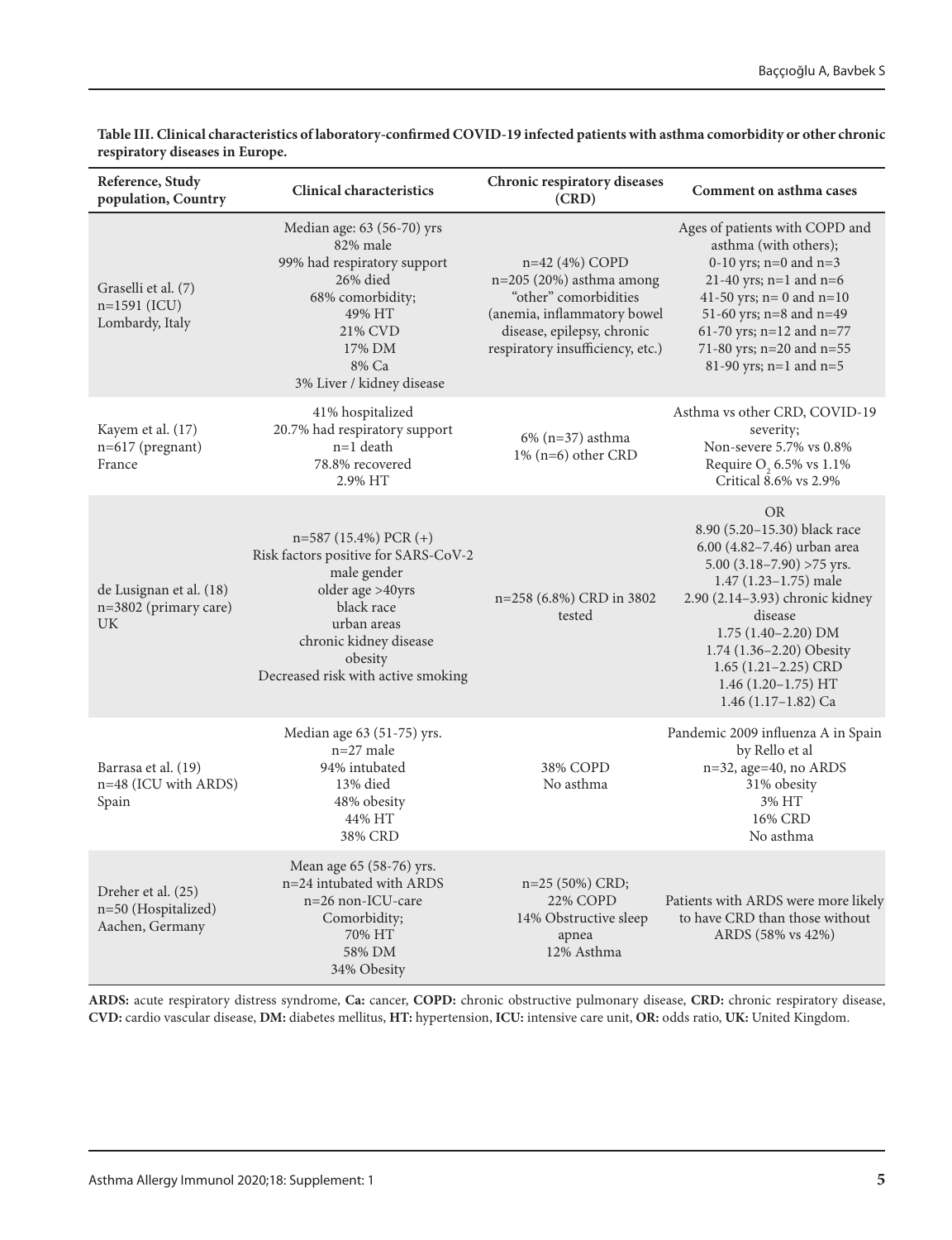accompanying treatment. Treatment with glucocorticoids may also be associated with a higher viral load, longer duration of viremia, and worse clinical outcomes (21).

A study on asthma and severe COVID-19 has reported 3 (14%) asthma patients admitted to the ICU with severe respiratory failure among 24 patients with COVID-19 (23). Even though these three patients had mild asthma, they had received systemic glucocorticoids within one week before ICU admission, as outpatients, for presumed asthma. Three of the 4 COPD patients needed ICU care among 138 hospitalized COVID-19 cases in Wuhan (8). The frequency of CRDs was higher among patients with ARDS and COVID-19 than observed during the H1N1 pandemic in 2009 (24). The China Epidemiology Team reported CRD in the third place among causes of fatality from COVID-19 comorbidities (11). CDC identified people with asthma as a group that may be at higher risk for severe illness from COVID-19 since CRD was in the third place among the comorbidities of COVID-19 patients with a 15% rate of hospitalization, and 21% rate of ICU care (14).

In comparison of asthma and COPD in the COVID-19 group, Goyal et al. found that patients with asthma had a higher invasive mechanical ventilation rate than COPD patients among COVID-19 hospitalizations (15). Similarly, a higher prevalence of asthma was found in ICU patients with COVID-19 than those with COPD by Graselli et al. (7). Kayem et al. also found that patients with asthma had more severe COVID-19 disease than patients with other CRDs (17). In Germany, the frequency of CRD (COPD 22%, obstructive sleep apnea 14%, asthma 12%) was in the third place (50%), after hypertension (70%) and diabetes mellitus (58%) in 50 hospitalized COVID-19 patients (25). They reported that 4 of 6 asthma patients had developed ARDS and 2 had non-ICU care, whereas the ARDS rate was almost 50% in COPD patients, and 30% in sleep apnea patients. The relatively better prognosis of asthma in COVID-19 patients compared to COPD may be related to COPD developing after age 40 and being a progressive disease with irreversible decreased lung function.

There are also contrary reports suggesting that asthma is not an independent risk factor for ARDS or fatality due to COVID-19. Zhang et al. from Wuhan reported that asthma as well as allergic diseases were not risk factors for COVID-19 infection, even though 2 hospitalized patients with COPD had severe COVID-19 pneumonia (10). Chen et al. reported only one case with CRD who was not in the 11 fatal cases among 99 patients of COVID-19 pneumonia in Wuhan (26). The National study of Korea reported only one exitus with CRDs, as bronchitis, among all fatal patients in 4212 confirmed cases (12). Dong et al. presented no asthma, but one case with COPD, pneumonia and hypertension, in the 11 cases of coronavirus infection with underlying allergic diseases (27). In another study from China, CRDs were not found to be a risk factor for a fatal outcome of COVID-19, since there were no cases with these diseases in a retrospective analysis of 1590 hospitalized patients (5). Huang et al. reported only one patient (2% of 41) with COPD who was admitted to the ICU (6). In the pregnant women cohort from France, it was found that the most vulnerable pregnant women were those with comorbidities but asthma and other CRD did not increase the risk of developing ARDS (17). All these results support the notion that some asthma patients had a good prognosis with COVID-19. Even though the reported good prognosis of COVID-19 in asthma patients may be supported by the benign nature of asthma as a reversible inflammatory airway disease, as well as treatment with corticosteroids suppressing type 2 inflammation, and restore impaired anti-viral immunity against to SARS-CoV-2 infection (28). Further studies are needed to explain the association between asthma and COVID-19.

# **CONCLUSIONS**

In summary, there is no clear evidence that patients with asthma are at a higher risk of being infected with COVID-19 infection. However, they should be monitored carefully as they may have a higher risk for severe COVID-19. Clinicians should keep in mind that having asthma as an underlying disease may increase hospitalization due to COVID-19, just like other comorbidities and older age. Before drawing any conclusion, further studies are necessary to characterize the prognosis of asthma patients during COVID-19.

# **REFERENCES**

- 1. Timeline: WHO's COVID-19 response. https://www.who.int/ emergencies/diseases/novel-coronavirus-2019/interactivetimeline#event-0. Accessed 29 September 2020.
- 2. Christou EAA, Giardino G, Stefanaki E, Ladomenou F. Asthma: An undermined state of immunodeficiency. Int Rev Immunol 2019;38(2):70-8.